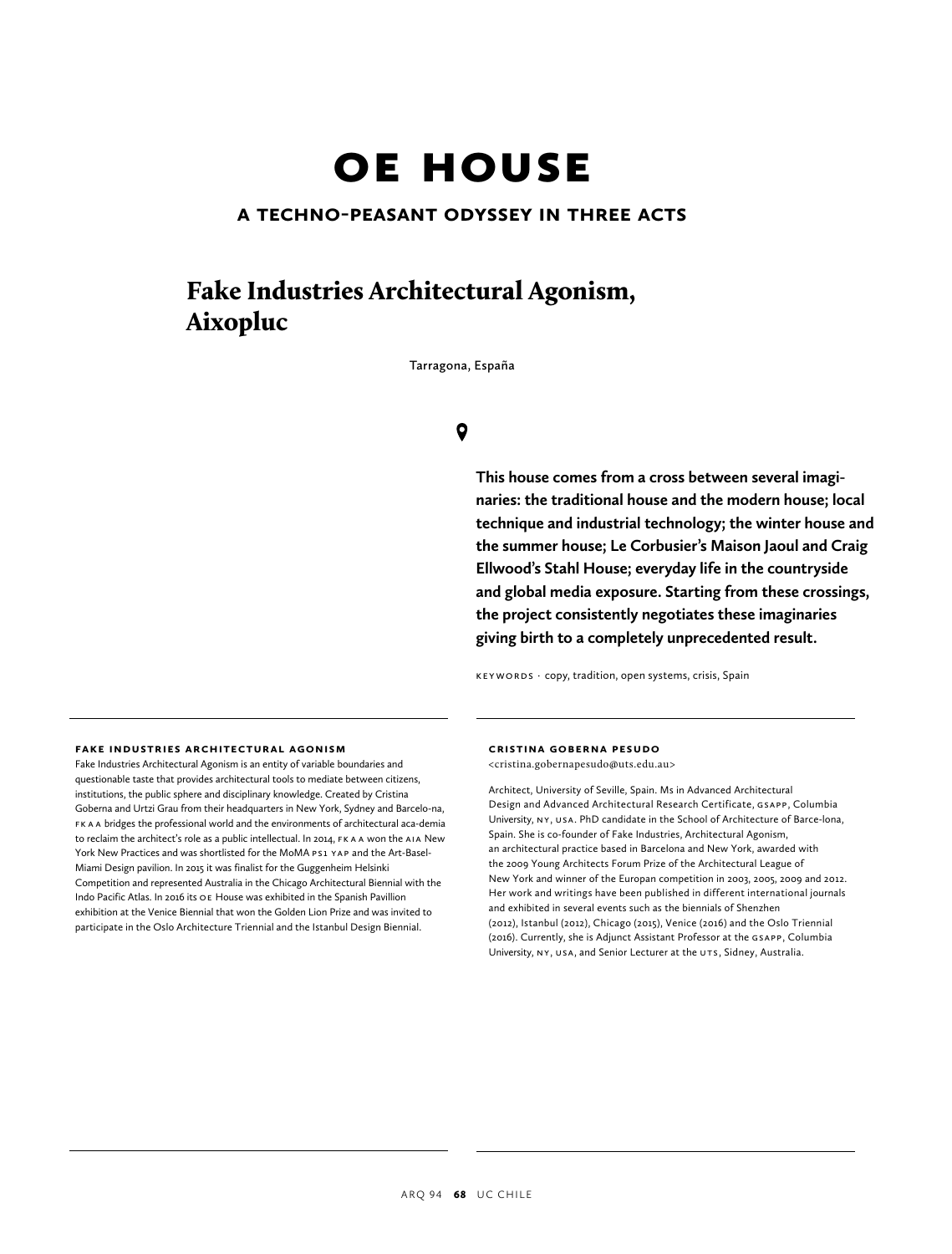**Arquitectos /** *Architects* Fake Industries Architectural Agonism, Aixopluc **Ubicación /** *Location* Camí de Sant Antoni, 26, Alforja, Tarragona, España **Arquitectos a cargo /** *Architects in charge* Cristina Goberna, Urtzi Grau, David Tapias **Colaboradores /** *Collaborators* Ricard Pau, Jordi Royo, Josep Maria Delmuns **Superficie construida /** *Built area* 330 m<sup>2</sup> **Año de proyecto /** *Project year* 2010-2015 **Año de construcción /** *Construction year* 2011-2015 **Cliente /** *Client* Familia OE, Borruey, Aluminis Ortiz, Fusteria Florentin **Constructor /** *Builder* Familia oe **Contratistas /** *Contractors* Construcciones Saura SL **Presupuesto /** *Budget*  $US$970 / m<sup>2</sup>$ **Fotografías /** *Photographs* José Hevia, Raúl Ruz



#### **urtzi grau**

<urtzi.grau@uts.edu.au>

Architect, School of Architecture of Barcelona, Spain, 2000. Ms in Advanced Architectural Design, GsApp, Columbia University, ny, usA, 2004. PhD candidate at Princeton University School of Architecture. He is co-founder of Fake Industries, Architectural Agonism, an architectural practice based in Barcelona and New York, awarded with the 2009 Young Architects Forum Prize of the Architectural League of New York and winner of the Europan competition in 2003, 2005, 2009 and 2012. His work and writings have been published in different international journals and exhibited in several events such as the biennials of Shenzhen (2012), Istanbul (2012), Chicago (2015), Venice (2016) and the Oslo Triennial (2016). Currently, he is Adjunct Assistant Professor at the GSAPP, Columbia University, NY, USA, and Senior Lecturer at the UTS, Sidney, Australia.

### **david tapias**

<info@aixopluc.net>

Architect, ETSAB, Barcelona, Spain, 1999. PhD, ETSAB, Barcelona, Spain, 2013. He is accredited as a Full Professor by the ANECA (Spanish Ministry of Education). David has taught at the EAR URV (Reus), ESARQ UIC (Barcelona) and The Frank Lloyd Wright School of Architecture (Taliesin West, Arizona); and lectured in several international architecture schools, institutions and congresses. His works have been published in several peer-reviewed journals, received multiple recognitions, and exhibited at the Venice Architecture Biennale, the Cité de l'architecture & de patrimoine in Paris or the Hokkaido University in Japan. David is founder and director of Aixopluc.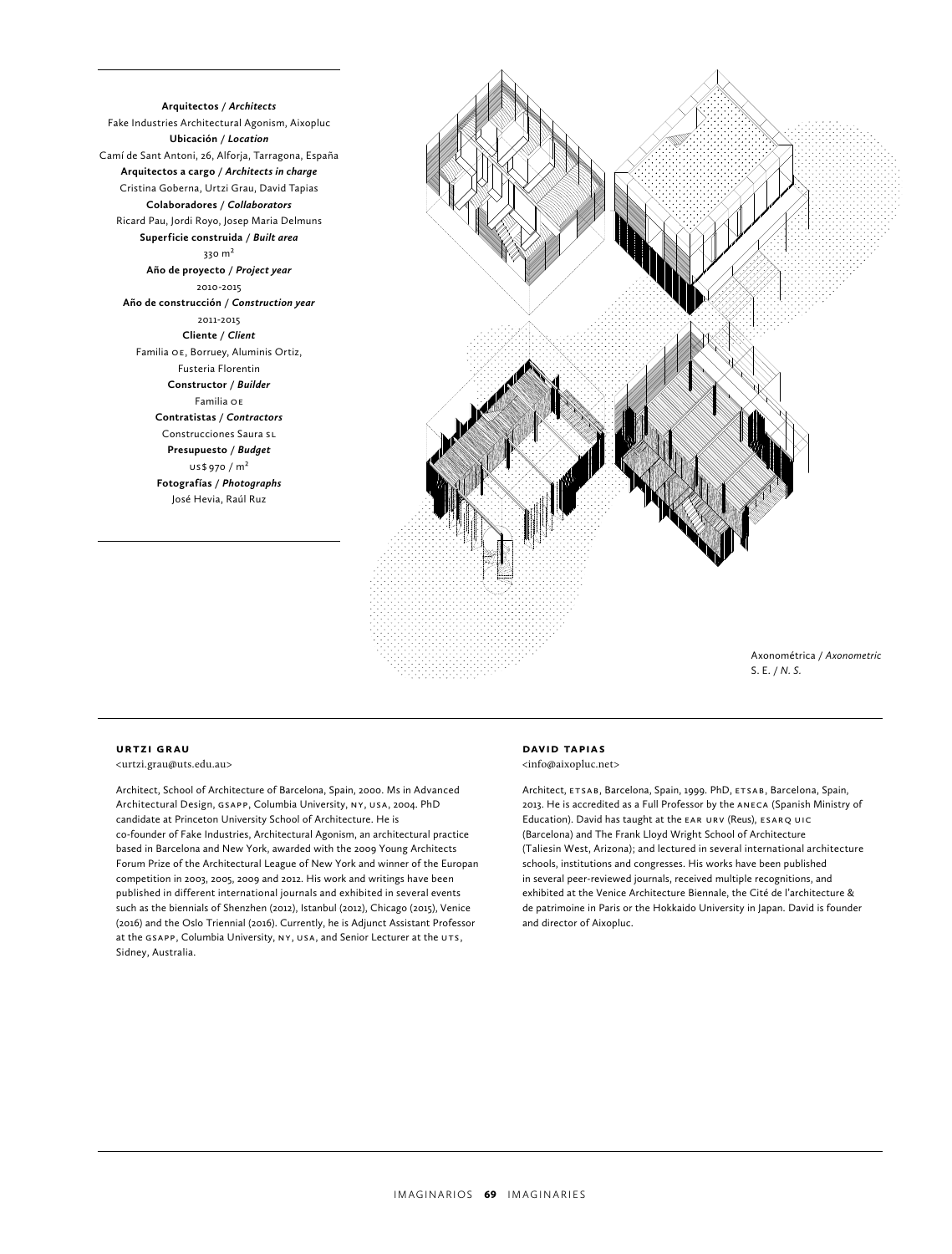

#### **scene 1**

Well, here I am. I arrived at the OE house. I think so at least. Yes, this is it. I wonder if anybody else is coming. The commission was bizarre. Bizarre in a good sense. So, I have all the camera gear with me. I brought it all the way from Barcelona. I'm supposed to take pictures of the house during a *calçotada*, that is, while the owners and their friends roast onions on a fire. Ok. Onions and architecture. Perfect combination for these 'hunger game' times, I guess.

#### (...)

Good morning. I am the photographer. Have you seen the architects or the contractor?

#### (...)

Good morning, you should be the owner of the house. I am the photographer. Yes, I will take nice pictures of your family, of course. Yes, of the dog too. Hey, I am looking for the architects and the contractor. What is that you say? The contractor is non-existent. What do you mean? And, the architects? So, they are not coming? Are you sure? Oh, are they currently abroad? Ah, one of them is local and is around.

#### (...)

Really? Did a school of architecture come the other day to see the house? I guess they knew it was exhibited at the Venice Biennial this year. Of course, but wait, they were not interested in the design you say. That is strange. Yes, I would love a roasted onion, thank you. A glass of wine would also be nice. I wonder how it is possible that the students of that architecture school were not curious about its design... the house has been published everywhere. So, they came to see how the rooftop or Catalan vaults were built using a local vernacular technique. What about the fact that it is conceived following a free replica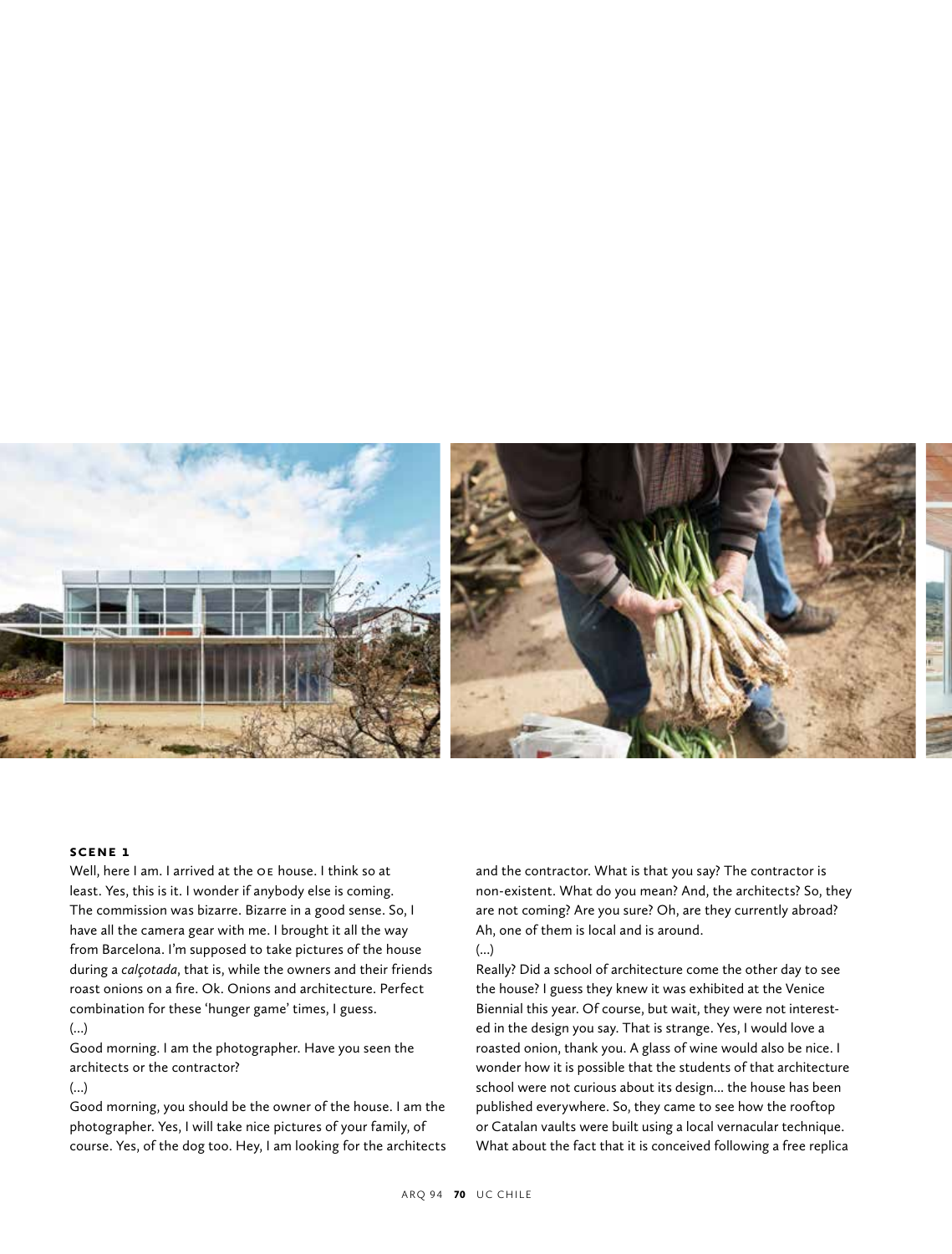

of the Maison Jaoul by Le Corbusier and the Californian Case Study Houses? Yes, yes, I am also an architect. You don't know about that… that is fine. Give me another onion. You don't have to pose, just eat normally for the pictures. Perfect, thank you. (...)

Oh, hello. So, are you the builder of the famous Catalan vaults? It is nice to meet you. I heard your work has many fans. I see, so it is a technique that is disappearing. Do you want more wine? Yes, me too. So, you spoke with those local architecture students I understand. Oh, I see, they wanted to forget about books and concentrate in bricks... that might be either a local interest or, now that I think about it, it might be related to the wave of anti-intellectualism that we have seen in some places, especially after the financial crisis. Fewer books and more hands on bricks... a voluntary oblivion of a whole field. Scary

but spread out. A DIY fever and the return of the vernacular. Well, the house is definitely not explained as such. Oh, sorry I was speaking to myself. Forget about it and give me that onion… yes, the whole bunch would be better.

#### (...)

I think I have already spoken with everybody, I'm not sure I can drive back though. The pictures look fine but it's not possible to eat roasted *calçots* and work really.

(…)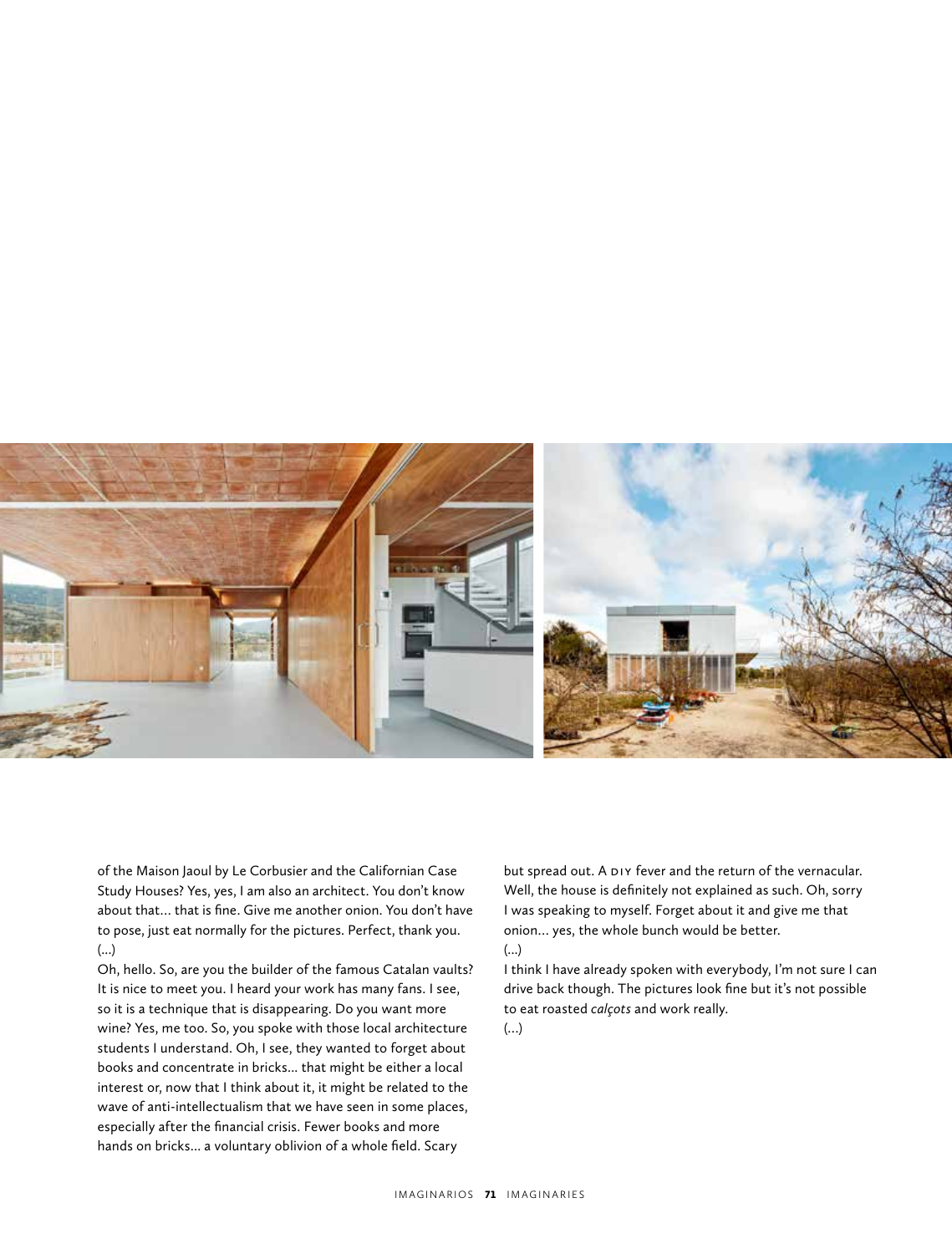

#### **scene 2**

Bon dia,<sup>1</sup> so here we are. We made it. O and E finally moved in. You said it would take only a year to build the house and it has been four years and a half! The *calçots* look good, don't they? I just picked them up this morning with my own hands, here, at the orchard. Can you help me with the fire? Now that we know each other better, may I ask you why did you come to the construction site everyday? While I was taking care of the vegetables I saw you coming even the days when the contractor didn't show up. Do you remember when the neighbors came by asking if we were building a rural warehouse or a *mas*2? Which one is it, really? I never understood what you architects were doing. This house doesn't look like a house!

You say that it's not a house but a habitat? Be careful with the fire! Oh, I'm sorry for your trousers, didn't mean to make you nervous! I see, so it's none of them. But where do you get inspiration from when you start a project? Oh, so you were looking for a habitat in good weather conditions? Did you want to make it warm when it was freezing and windy outside? I see… and cool in hot summer days… like houses used to be in the old days. And it had to be really easy to build. I would argue that! Did you learn all these things at the University? Smile at the camera… smile a little. *Mosso*3 get some more wine… yes, it is made in this town! (…)

3 Fella, men.

<sup>1</sup> Good morning.

<sup>2</sup> Traditional country home in Catalonia.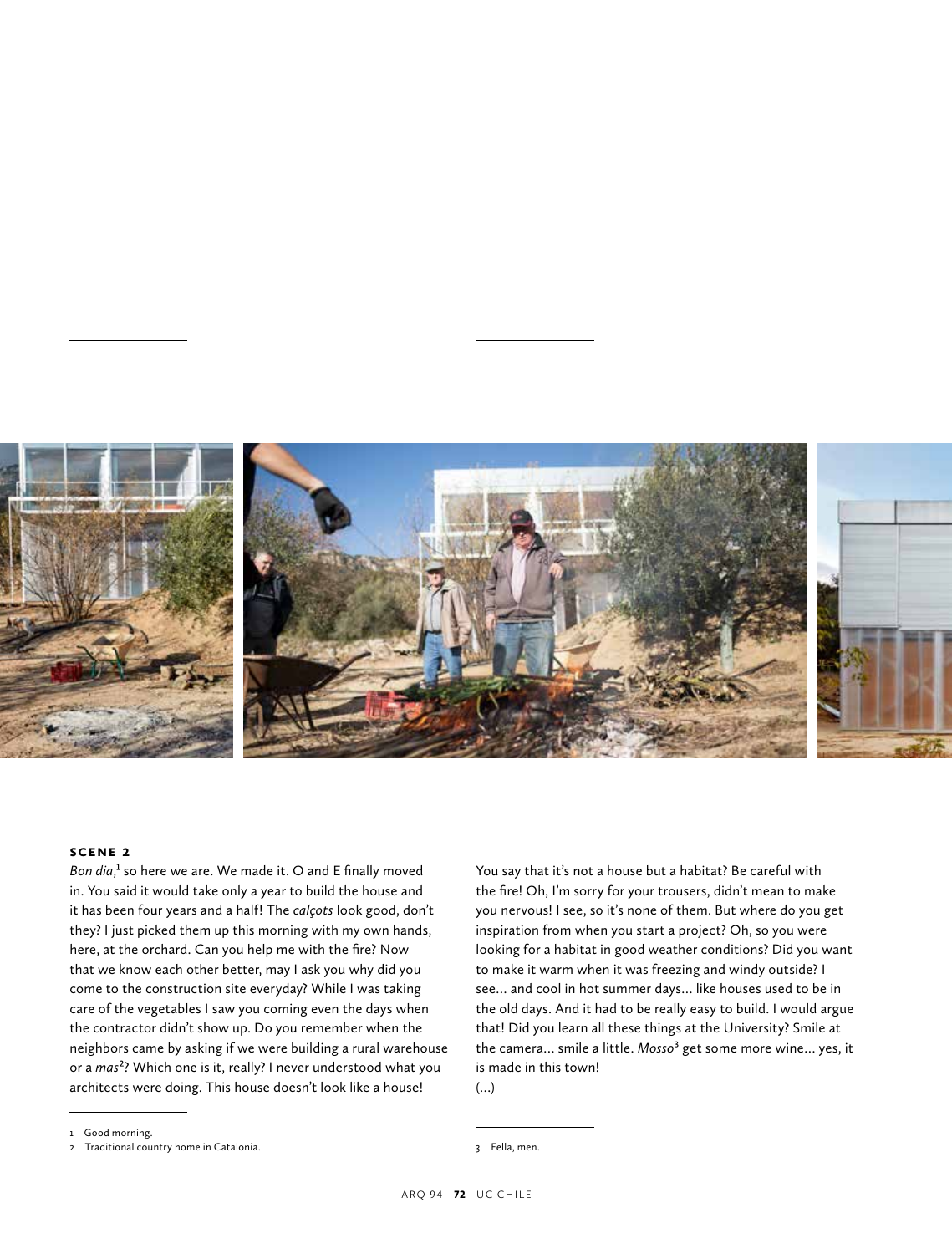

(Laughing). Architects are really strange. But I must give you that; it was a beautiful idea to organize this celebration! Look at the photographer, isn't she drinking too much? Hey builder, don't give her the whole bunch! Now young man come with me, we have some lamb to grill!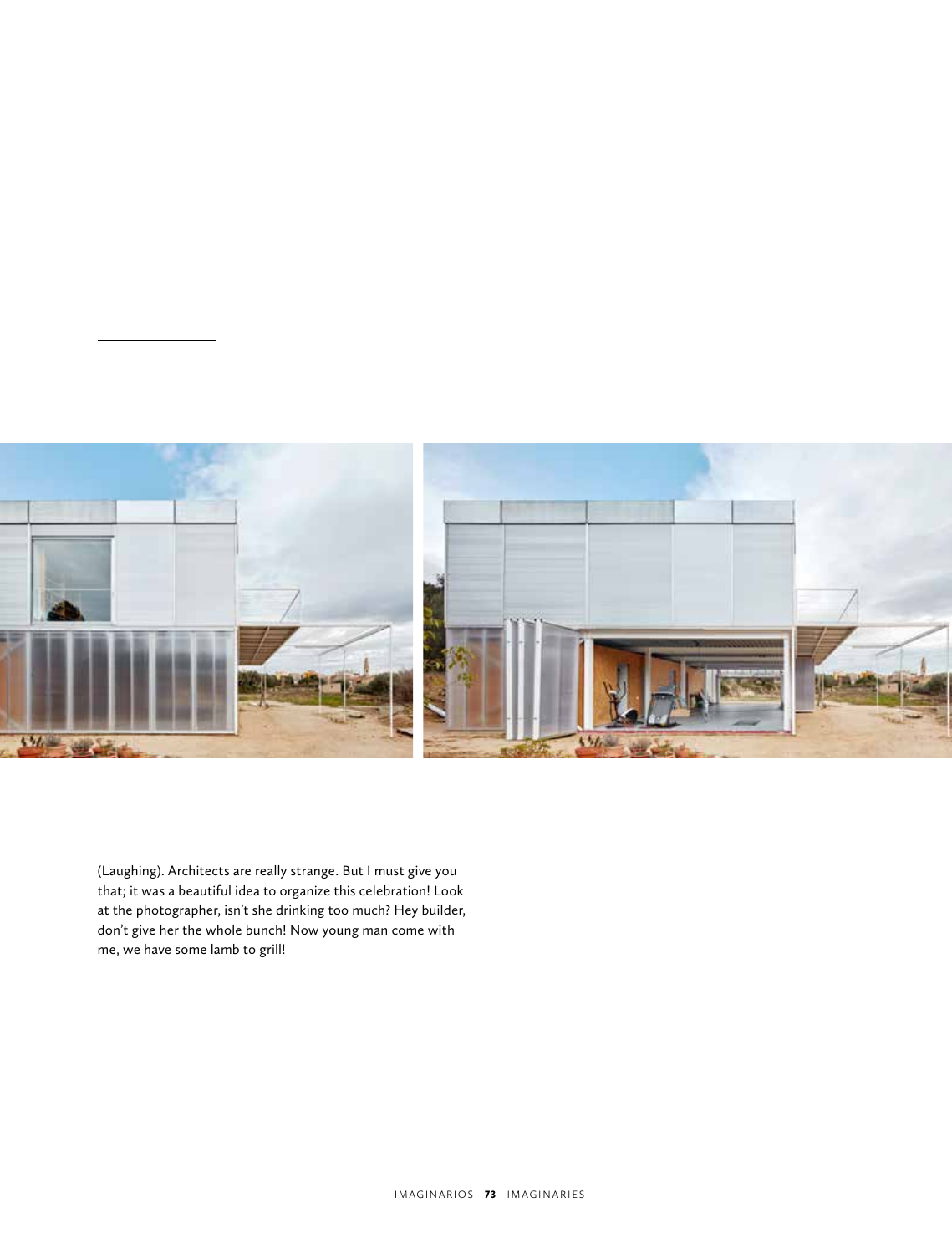

#### **scene 3**

(...) *Buf, quin rollo*,<sup>4</sup> all guests left really late yesterday. I wonder if the photographer was able to make it back home. Time to get up. My friends are coming and we'll play around the hazel trees. Yes, daddy, I'll bring you an aspirin… Do you have a hangover? What is that? (…)

What a nice weather: It is January, sunny and not too windy… We started talking about this house when I was very little, I can barely remember. I have some recollection of drawing my own dream home at the architect's office. My parents were telling them that they wanted half the house for summer and half for winter. Sometimes it was really hard for them to understand the architects'

ideas, their references or something like that. They were expecting a traditional *mas* like the one next door. My father says we were lucky enough to live across the street during the construction so we could slowly get used to these thing that we didn't quite understand. And we did some work ourselves. Damned contractor! But my parents say that the house now finally makes sense to them. It exceeds their expectations, or something like that… Oh, there's lots of birds today!

(…)

*Bon dia* mom, give this pill to pop. I'm going downstairs. Yes, it's sunny. I don't need my sweater then.

(…)

I have made this lower half my playground. Now that the sun is shining, it is quite warm in here. But wasn't it

<sup>4</sup> It was so boring.